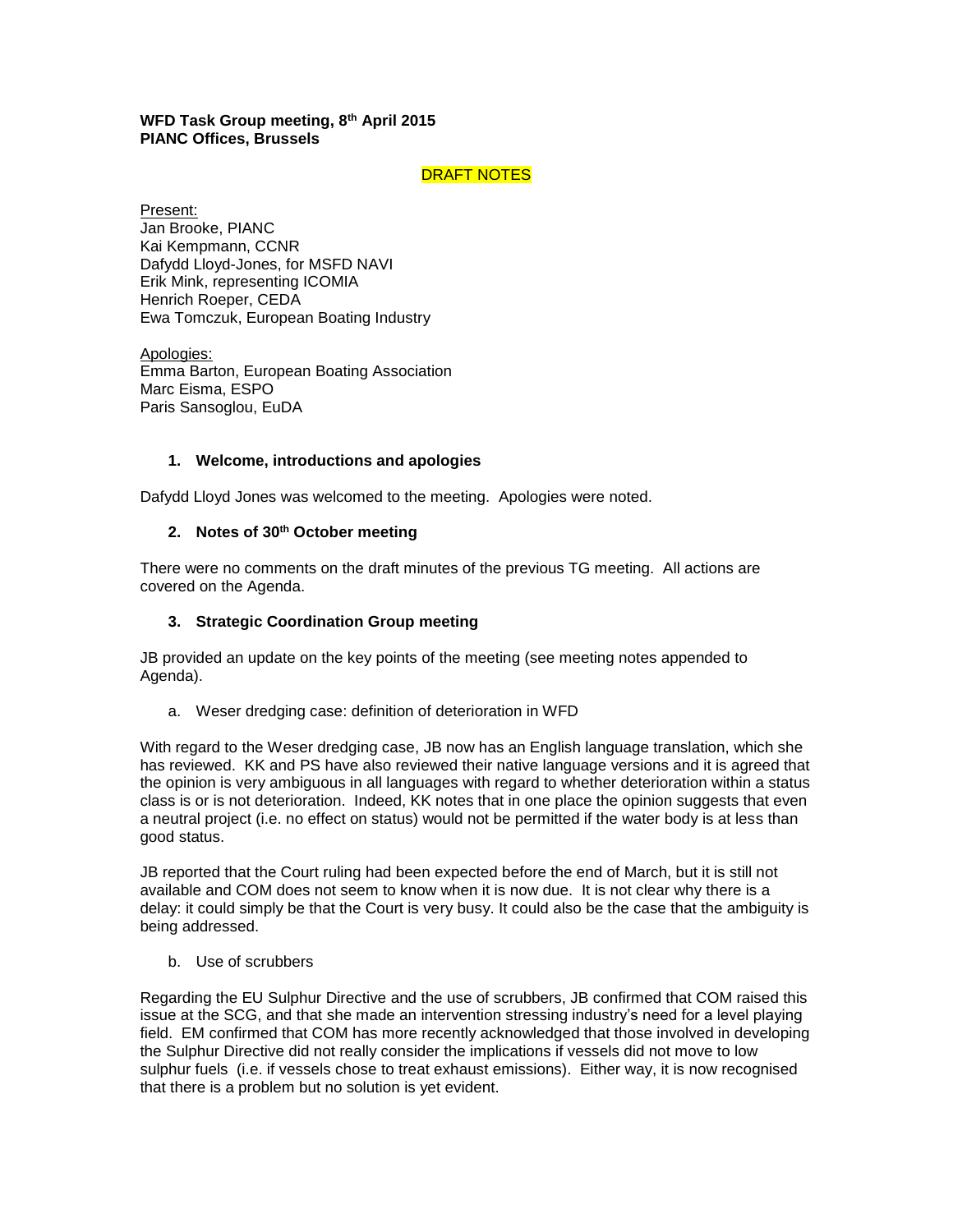EM reported that, at the Chemicals WG meeting, it appeared that there are differences between the position of DG Environment (who do not believe that exemptions can be applied) and DG MOVE who are trying to find solutions. There are also still some misunderstandings, for example with respect to whether there is a discharge from closed loop scrubbers. He also noted that the Netherlands take the view that international (i.e. IMO) rules take precedence (although this may not be the case in estuaries?).

EM confirmed that there is still a lack of communication between the ESSF and EM as the NAVI TG representative on the WG Chemicals. *Action: JB to write to AM and BL requesting that EM and JB be included in cc. on correspondence relating to the WFD-Sulphur Directive debate so as to ensure that the industry speaks with a single voice at WFD meetings.*

# **4. Working Group Chemicals**

a. EU Sulphur Directive

See 3.b. above.

b. Sediment trend monitoring

Regarding sediment trend monitoring, some MS representatives at the meeting pointed out that it can take decades to establish trends in sediment with any confidence. EM confirmed that COM has sent out questionnaire to Member States to try to establish the benefits and potential pitfalls of sediment trend monitoring.

The NAVI TG submitted a response to COM's broader question on the feasibility of and any problems likely to be associated with sediment trend monitoring. This highlighted that sediment trend monitoring is 'not a panacea'; it is often difficult to establish any trend at all and sediments cannot be reliably be taken as being representative of water quality.

KK asked whether WG Chemicals is considering issues in relation to micro-plastics. EM confirmed that these are not covered by the WFD. JB noted that potential freshwater sources of micro-plastics have been identified as a 'gap' in the WFD in relation to the objectives of the MSFD. KK reported that, on the Rhine, evidence has been found of a different kind of plastic from that used in cosmetics, etc. – a 'raw' plastic used in production, in the process. Navigation has been highlighted as a possible source of this substance, for example via a spill or an accident. Possible industrial sources are also being examined. *Action: KK to forward paper to JB for circulation* 

HR highlighted that BfG also discussed this issue; micro-plastics in water is likely to move up the WFD agenda generally because of the MSFD.

c. TBT

JB reported that several investigations are planned as part of the second round RBMP in England as it is increasingly realised that current sources of TBT may exist (i.e. this is not necessarily a legacy issue associated with the (now banned) use of the substance in anti-fouling paints for vessels. EM confirmed that in Sweden, high levels of TBT are also being identified in relatively quiet marina waters (i.e. areas where sediment is not routinely disturbed).

d. Watch List

The Commission implementing decision (EU) 2015/495 of 20 March 2015 establishing a watch list of substances for Union-wide monitoring in the field of water policy pursuant to Directive 2008/105/EC of the European Parliament and of the Council (notified under document C(2015) 1756) has now been published (see [http://eur-lex.europa.eu/legal-](http://eur-lex.europa.eu/legal-content/EN/TXT/?uri=OJ:JOL_2015_078_R_0008)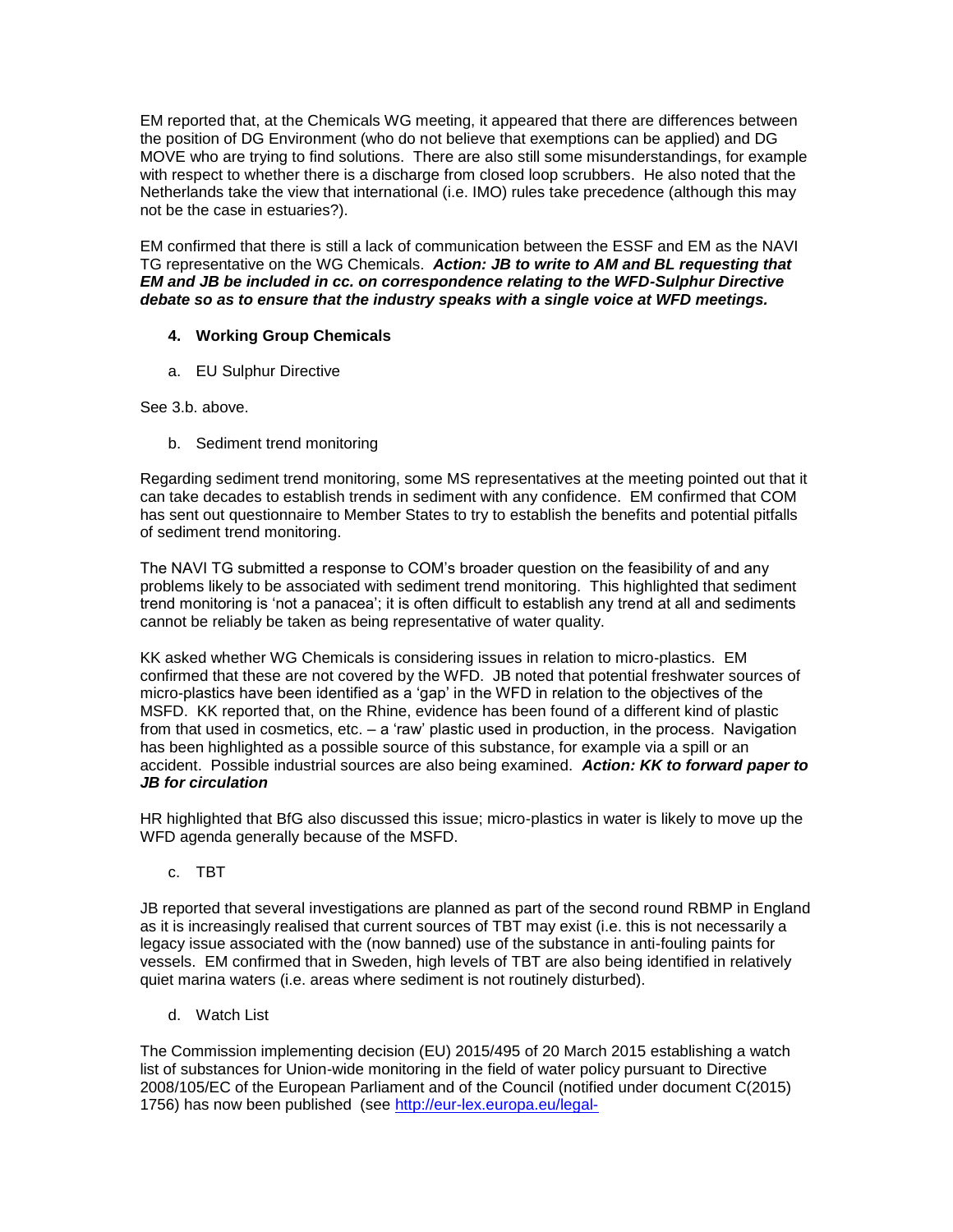#### [content/EN/TXT/?uri=OJ:JOL\\_2015\\_078\\_R\\_0008\)](http://eur-lex.europa.eu/legal-content/EN/TXT/?uri=OJ:JOL_2015_078_R_0008). The Watch List includes the following substances:

- Diclofenac - 17-Beta-estradiol (E2)
- 
- Estrone (E1)
- 17-Alpha-ethinylestradiol (EE2)
- 2,6-Ditert-butyl-4-methylphenol
- 2-Ethylhexyl 4-methoxycinnamate
- Macrolide antibiotics
- Methiocarb
- **Neonicotinoids**
- Oxadiazon
- Tri-allate

EM reported that the Watch List was developed because, for certain substances, there is insufficient information to know whether that substance should be on the list of priority and priority hazardous substances (P(H)S). The Watch List is an endeavour to collect and collate relevant data. However, many Member States remain uneasy about the concept, and for some substances detection levels are so low, that some countries will not yet be able to monitor them.

EM also confirmed that the P(H)S list will be revised again in 2019. WG Chemicals is already starting to look at potential selection criteria as well as the revision of thresholds for some substances already on the list.

EM reported that discussions are now moving into the research domain because the number of potentially harmful substances is increasing, potentially leading to longer and even longer list of substances of concern, and higher and higher costs to MS. Even if all these substances are monitored, it will still not be possible to be sure that there are no in-combination or synergistic effects. The emphasis is therefore changing to focus more on effects-based assessments and methods. COM's researchers will be asked to put forward proposals for this research.

# **5. CIS Programmes of measures WG meeting, 2nd – 3 rd March 2015**

a. Presentations on the second round RBMPs

JB noted that all Member States making presentations at the most recent PoMs WG meeting made the same points: the need for affordability to play a role in determining the Programme of Measures; and the difficulties encountered (e.g. incentivising WFD delivery partners) because of the one-out-all-out rule.

COM disagreed with both arguments (but accepted that Member States may need to present achievements differently at a national level than that submitted formally as part of the reporting process).

b. Commission Communication

JB highlighted that the 4<sup>th</sup> implementation report including the Commission Communication 'towards the good status of EU water' has been published and is available at: [http://ec.europa.eu/environment/water/water-framework/impl\\_reports.htm](http://ec.europa.eu/environment/water/water-framework/impl_reports.htm)*.* 

This document is accompanied by a Commission Staff Working Document which *inter alia* sets out COM's expectations of each Member State's second round RBMP. For example, the UK is asked amongst other things, to make clearer the links between pressures and measures.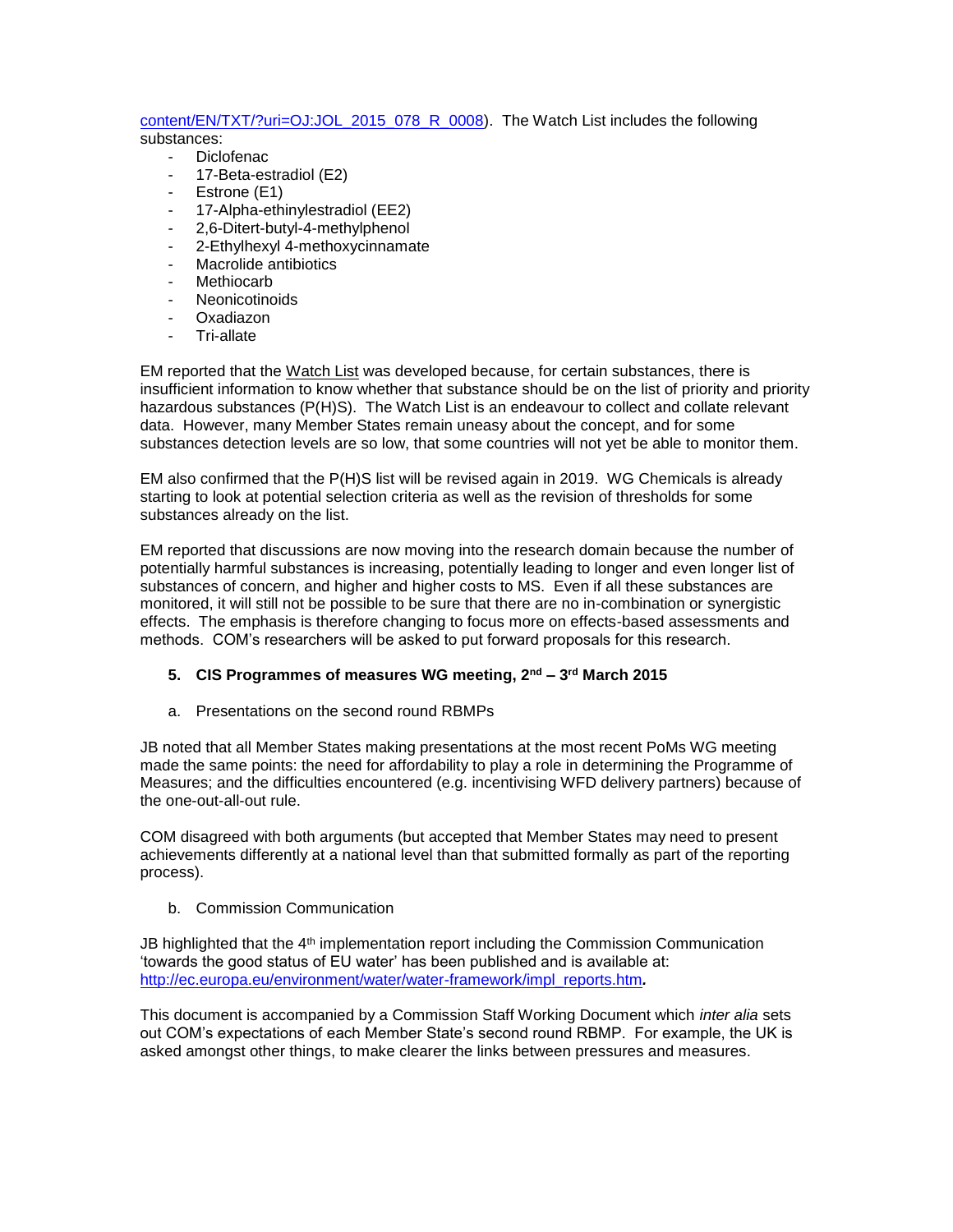c. Member States' consultations on draft second round RBMPs

It was highlighted that all Member States are consulting, have consulted or will consult on the second round River Basin Management Plans. These Plans must be finalised by the end of 2015. It was suggested that it would be useful for Member Associations of the Task Group to alert their own members/constituents to these consultations (and to the consultations on the MSFD Programmes of Measures). With regard to the former, a link should be provided to the PIANC WebPages dedicated to the WFD and the associated NAVI TG activities. *Action: JB and HR to prepare a draft announcement.*

JB also highlighted the recent preparation, by the navigation sector in England, of a discussion paper describing the various issues encountered in trying to respond to the draft RBMPs prepared by the Environment Agency. *Action: JB to circulate copy for information only.* 

d. MSFD reporting requirements

JB noted that many Member States at the meeting appeared to be unaware of the changes made to the WFD reporting proforma that were required to avoid duplication with MSFD reporting (i.e. those reporting under the WFD must now also cover certain aspects of the MSFD).

e. Coastal and transitional water bodies

JB confirmed that she made a presentation to the PoMs WG meeting (under the Agenda item discussing the next CIS Work Programme) highlighting the need to pay greater attention to the delivery of WFD objectives in transitional and coastal water bodies. Specifically, she suggested that a workshop be held on this topic to determine the scope of a potential follow-up activity.

f. Next CIS Work Programme

COM requested that ideas for the next CIS Work Programme be forwarded by Easter. In addition to reinforcing the need for greater attention to be paid to transitional and coastal water bodies, JB suggested that the NAVI TG: support the proposed hydromorphology initiative but request further specific hydromorphology initiatives; and highlight the need for greater integration between the WFD and EU transport policy and programmes. The latter point was exemplified by an intervention by WWF at the recent EU Water Conference: WWF noted that the TEN-T programme failed to take into account WFD requirements.

In discussion, the need for action on both points was supported. *Action: JB to advise COM*. It was acknowledged that hydromorphology is still poorly understood even by those with interests in WFD implementation; for example, hydromorphology is much wider than e-flows. It was also agreed that programmes such as TEN-T need to demonstrate that WFD issues have been properly considered.

KK indicated that CCNR may wish to give further consideration to this question: JB advised that any additional ideas would most usefully be received before the next SCG meeting (in early May 2015).

EM confirmed that continuing attention will be required to the various issues under the mandate of the WG Chemicals. The TG should therefore support the continuation of the work of this Group. *Action: JB* 

JB reported that amongst the other comments made (and supported) at the WG PoMs meeting in relation to future CIS activities was the need to increase exchange of experience workshops and, in particular, to make more effective use of their outputs (i.e. improved dissemination and use).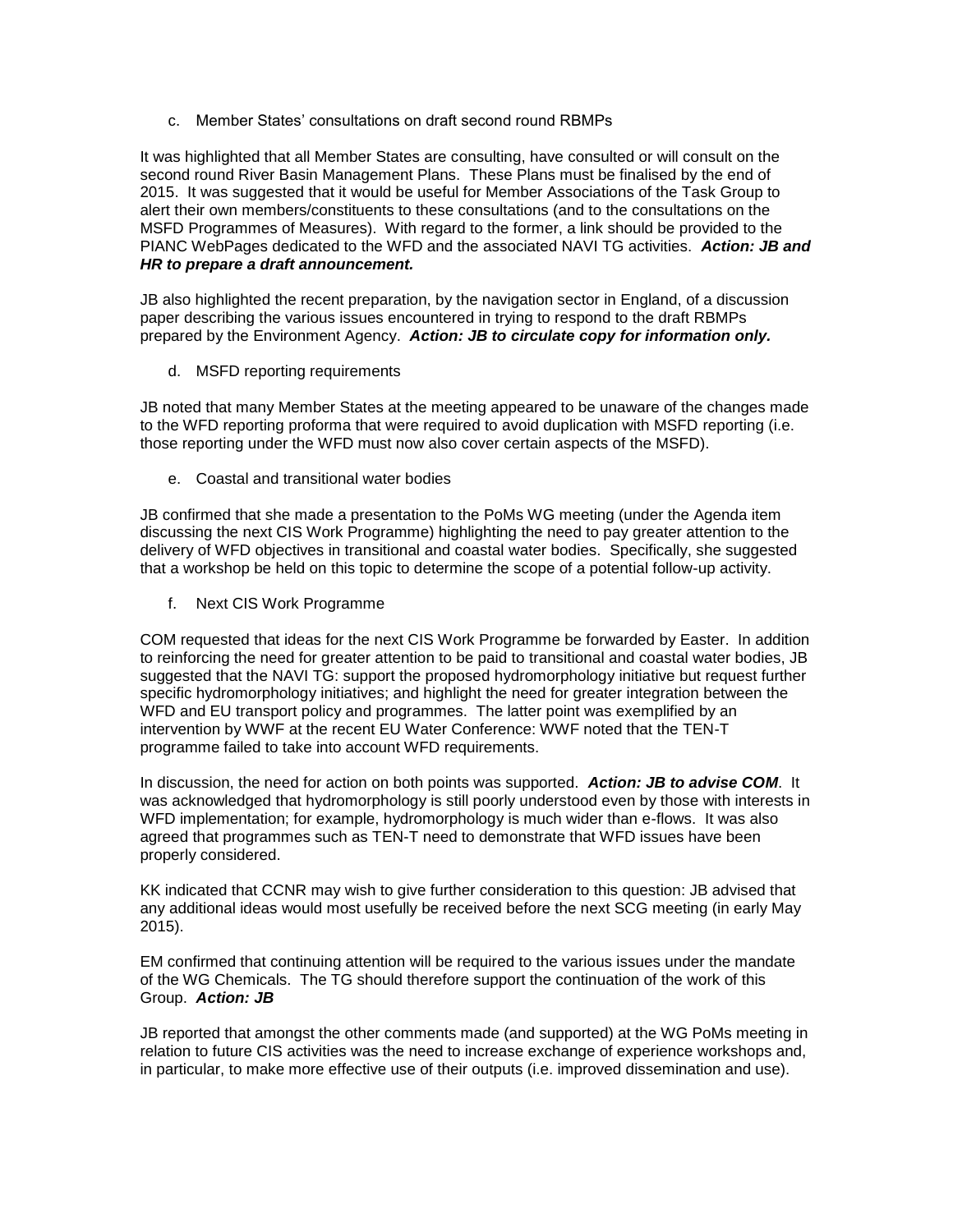# **6. ECOSTAT activities**

# a. E-flows

JB noted that the final e-flows guidance has now been published, as Guidance document N°31. You can find it via Circa in the folder of the e-flows WG together with the collection of case studies. See<https://circabc.europa.eu/w/browse/764dcfed-6e09-4683-be61-951647df760a> It is also filed in the CIRCA folder for all adopted guidance documents

JB highlighted that, at the most recent SCG meeting, several Member States remained unhappy about the finalisation of the paper *inter alia* because interpretations of the terminology still vary; because sediment flows are variable – there is no 'one-size-fits-all'; because of timing issues (i.e. there is no time now for some Member States to include e-flows in the second round RBMPs); etc.

JB and KK briefly introduced the draft PIANC paper on e-flows and sediment flows, explaining the process of its preparation, including the clarification of the sediment flows concept. It was agreed that, once finalised, it would be useful to submit this paper to COM / Member States to assist in understanding of the link between sediment flows and hydromorphological status. *Action: JB*

b. Intercalibration of GEP

JB reinforced her request to TG members to suggest individuals who may be suitable candidates for the work of the group tasked with intercalibrating (methods for) determining GEP in transitional and coastal water bodies. No nominations have been forthcoming. *Action: JB to write individually to those (also in EnviCom) who may have relevant contacts in a particular country.*

c. Hydromorphology sub-group

JB confirmed that the setting up of a sub-group under the ECOSTAT mandate to deal with the coordination of WFD hydromorphological issues looks likely. She cautioned, however, that this group is unlikely to undertake new activities. Such activities will still require a specific initiative.

# **7. EU Water Conference**

JB and KK reported on the EU Water Conference, noting their disappointment with the general lack of structure (i.e. sticking to the topic in some sessions and some interventions) and particularly the lack of time for questions and discussion.

The negative tone of the intervention by WWF was noted; it was recognised, however, that their point about the lack of attention to the WFD in the TEN-T programme is valid and needs to be addressed.

### a. CCNR presentation

Mr van der Werf made a brief statement on behalf of the wider navigation sector in the Session dealing with Lessons learned from the first cycle RBMPs. Unfortunately there was insufficient time for detailed discussion and there were no questions on navigation issues.

b. Issues arising

It was clear that disagreements between COM and Member States *inter alia* over affordability issues and the value of the one-out-all-out principle are likely to characterise the early stages of the second round river basin planning cycle. COM is also keen that Member States make more use of cost recovery.